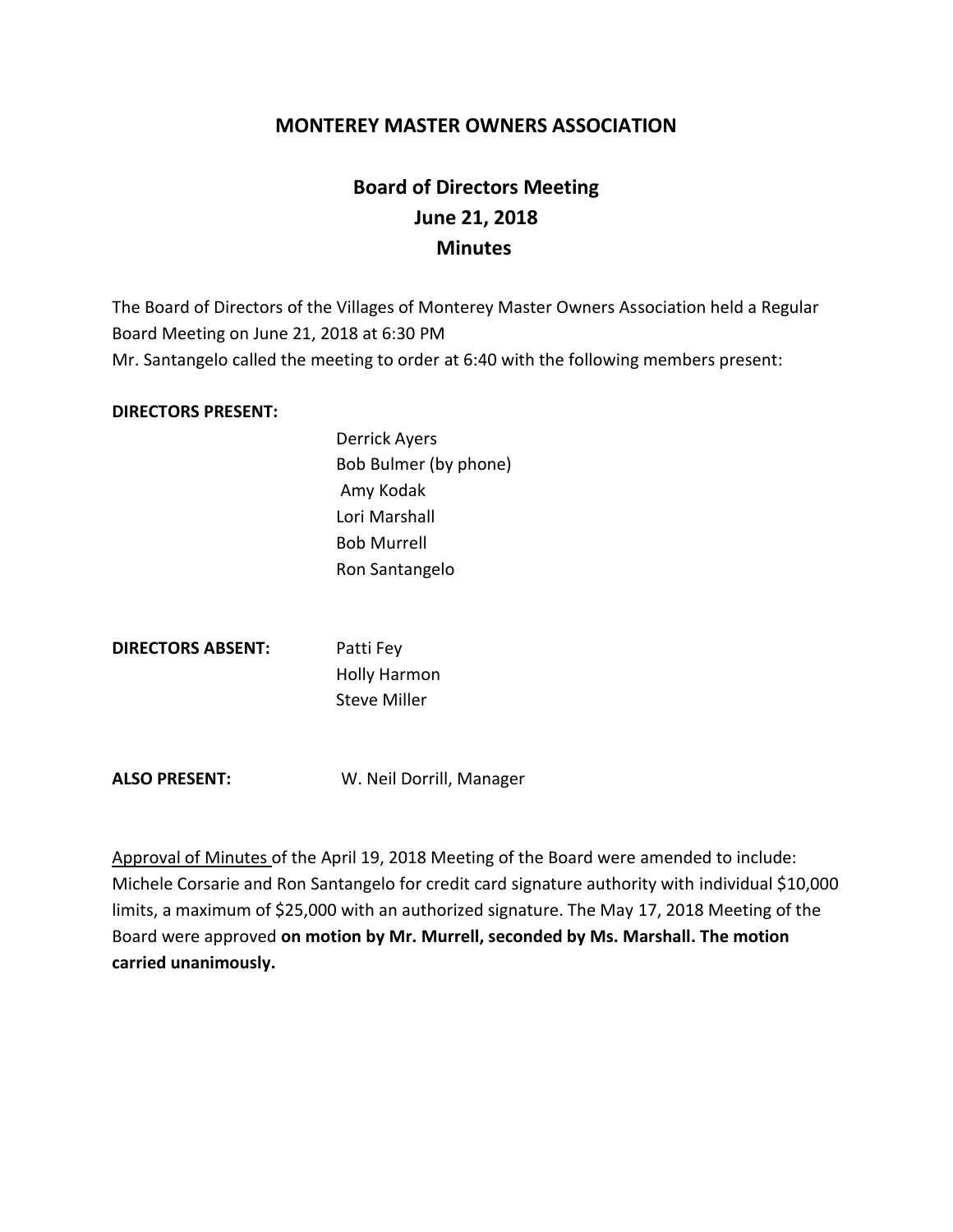# Report of Officers

Treasurer- Cash balance 1.1 million as of May 31, 2018, Capital Resale fee total \$25,000. Disbursement noted from Capital Reserves for Athletic Fence, P&L for May on budget YTD and net income of \$160,000. Treasurer Report was accepted upon **a motion by Mr. Murrell seconded by Mr. Bulmer. The motion was carried unanimously.**

# Security

Security concerns involving residents not calling ahead were expressed as this creates delays in processing guests

# Documents Revisions

Mr. Murrell third quote on document rewriting and committee is scheduled to hold first meeting in July

### New Business

- $\triangleright$  Playground shade redesign to meet set back and clearance requirements that are 25-30 height were discussed and evaluated ongoing.
- Options include as noted in presentation
- Increase cost to \$36,000 (10k over budget) consensus was to seek a variance
- $\triangleright$  Tennis court rehabilitation will move forward to resurface and replace courts, fencing security and furnishing, original budget \$50,000 current estimate \$75-\$77,000. A new \$80,000 project budget with reserves **a motion by Mr. Ayers seconded by Mr. Murrell. The motion was carried unanimously.**
- $\triangleright$  Duck management Ms. Kodak expressed concerns over the health impart of the large exotic duck population and reviewed options from wildlife officials. (A . Catch and release in live removal cost \$7,289 B. ongoing contract \$1,200 month) On a **motion by Mr. Santangelo to do option A**. **seconded by Ms. Marshall subject to verification of non protected status. The motion was carried unanimously.**